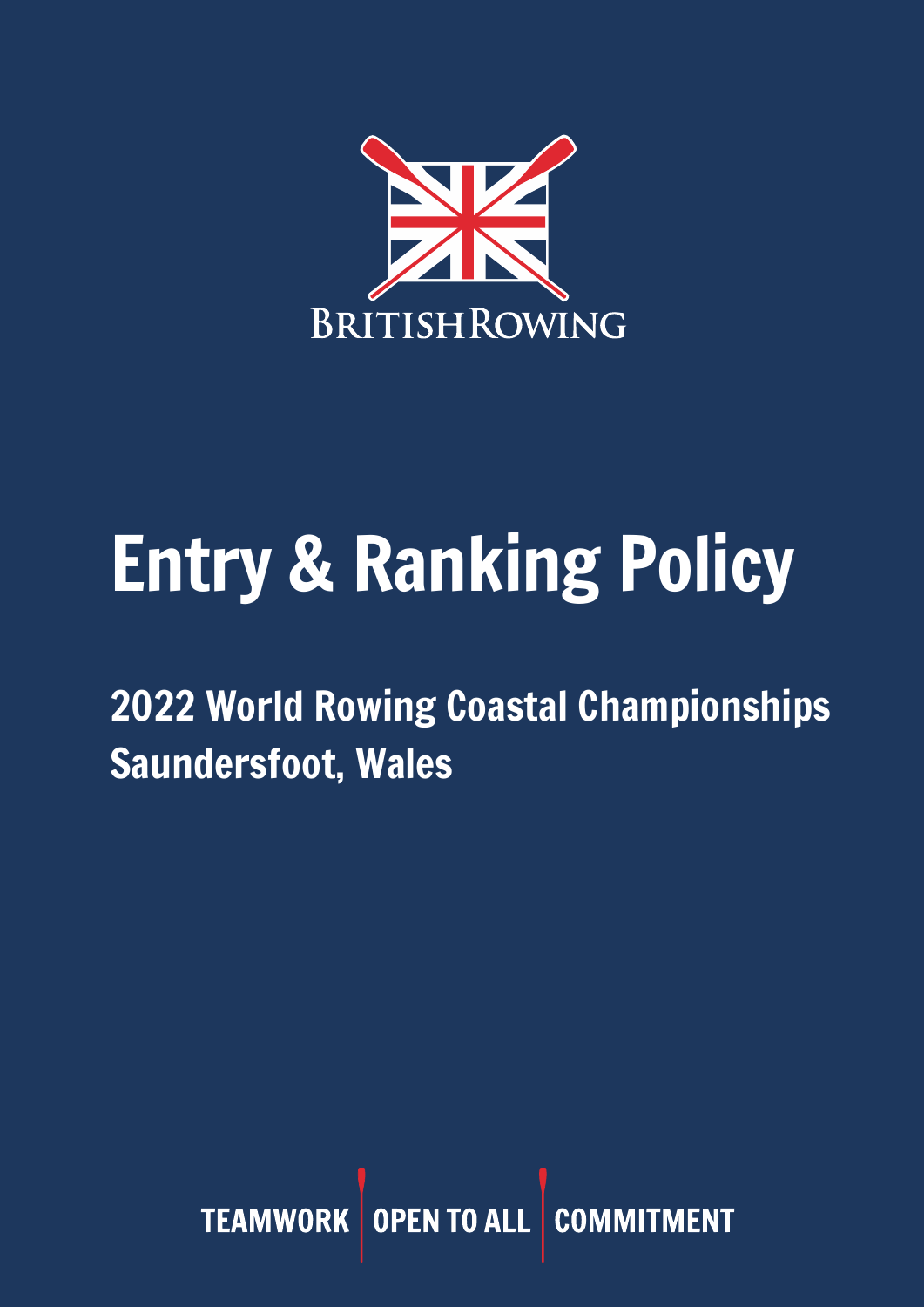

## Introduction

The World Rowing Coastal Championships are an international coastal event where entries are encouraged from both clubs and national team crews, in line with the eligibility requirement that 'a rower shall be a member of a club recognised by the member federation' and the entry sanctioned by their National Federation. British Rowing as the National Federation is responsible for the ranking of crews representing Great Britain.

The 2022 event will be held at Saundersfoot, Wales from the  $7<sup>th</sup>$  of October to the  $9<sup>th</sup>$  of October. More information about the event can be found on the event [website.](https://www.worldrowingcoastals2022.org/)

## Entries and Ranking:

1. Events Offered:

Men (Only): CM1x, CM2x, CM4x+ Women (Only): CW1x, CW2x, CW4x+ Mixed (50/50 gender split): CMix2x

- 2. All entries must be submitted to British Rowing no later than **09:00 7 th August 2022** via the online entry form.
	- [British Rowing Boat Entry Form](https://docs.google.com/forms/d/e/1FAIpQLScYVcw6keJtjjcOwxuVOf-TJwKNNRxFvbLK8HF29Na66W39Lg/viewform?usp=sf_link)
	- Athlete Commitment & Information Form (Rower, Coxswains & Officials). A link will be sent to the club contact once a boat entry has been made.
	- Clear copies of passport information pages for rowers, coxswains & officials to be uploaded as part of the Commitment and Information Form.
- 3. There will be an entry fee of **35 EUR** per rowing seat. More information on the payment procedure will be released alongside the entry instructions.
- 4. All participants must have valid British Rowing (ROW), Scottish Rowing or Welsh Rowing membership.
- 5. Boats will be ranked primarily by finish results from the British Rowing Offshore Championships taking place at Saundersfoot on the  $24<sup>th</sup>$  &  $25<sup>th</sup>$  of June 2022. Where more than one boat is entered in each event British Rowing will rank boats. With the best ranked crew ranked 01, the next crew 02, etc.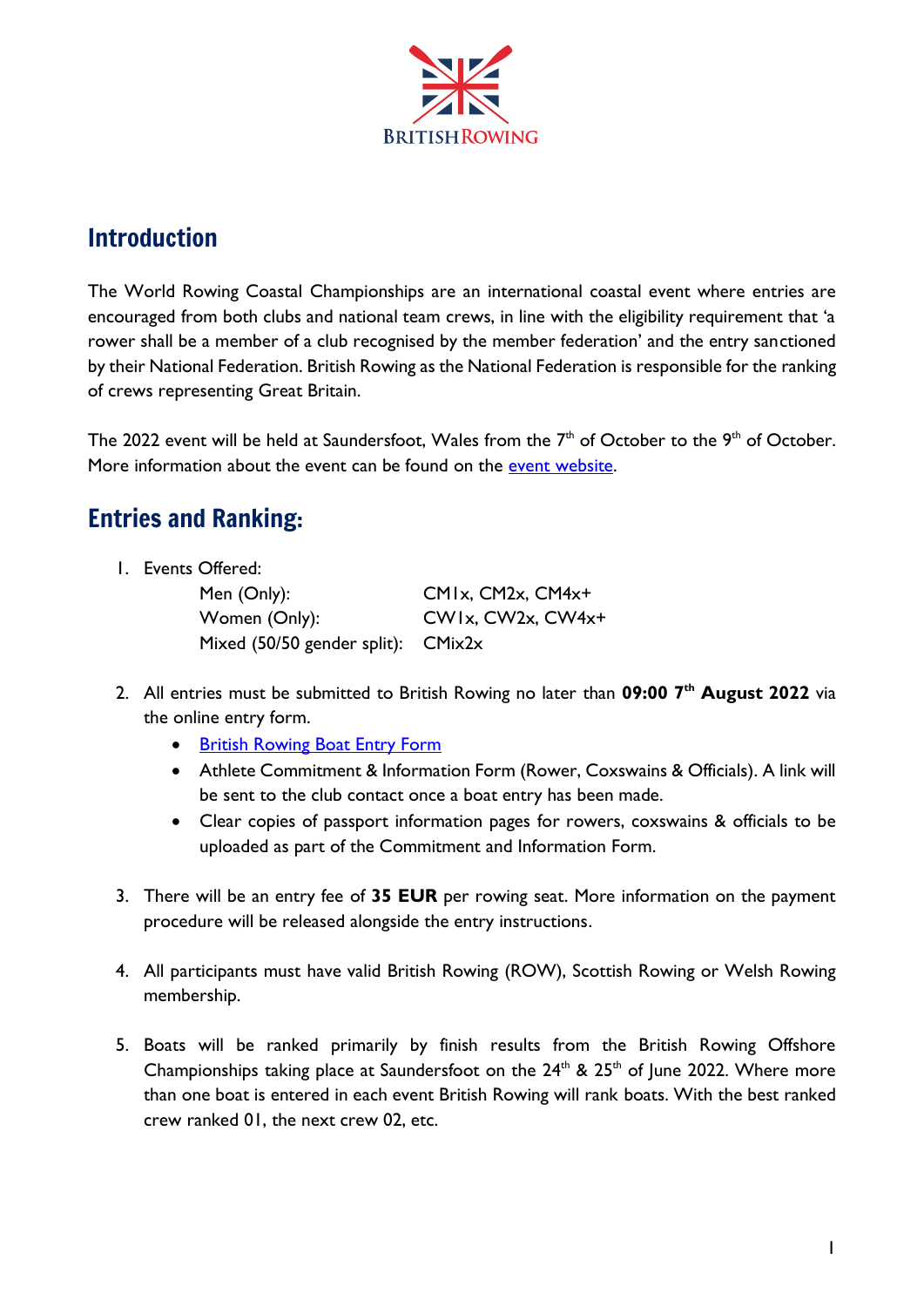

Any crew who is unable to compete at the British Rowing Offshore Championships will be ranked behind any crew that did compete and ranked on results from the following events.

• Welsh Rowing Offshore Championships 2022

Using results from the most recent event first, boats will be placed into Tiers.

- Tier I for boats who have raced as the same crew in a Senior Category from the most recent event. *(4x+ will be considered the same crew with 3 or more rowers, 2x and 1x must have the same crew members.)*
- Tier 2a for boats who have raced as the same crew in a Junior Category. *(This applies to JWC1x, JOC1x and JMixC2x only. Crews must have the same crew members.)*
- Tier 2b for boats who have raced as the same crew in a Master's Category. *(This applies to 4x+ boats only and must have 3 or more rowers of the same crew.)*
- Tier 3 being boats where there is no data for that event.

Using this system, boats will be ranked as follows:

- Tier 1 rowers will be ranked in order of race result.
- Tier 2 rowers will be ranked in order of race result and placed behind Tier 1.
- Tier 3 the next most recent event will be used, and the process repeated. Those rowers will be ranked under Tier 1 & 2. If there is no data for any event mentioned above further crews will be ranked at random behind the above tiers.

British Rowing may use its discretion to select a wildcard entry which will be ranked 02. This will be reserved for a boat that has been unable to attend the British Rowing Offshore Championships but has rowers with proven results at National or International Level.

Queries about the ranking of crews should be addressed to [\(WRCC@britishrowing.org\)](file:///G:/Team%20Drives/World%20Rowing%20Coastal%20Championships/2019/Documentation/WRCC@britishrowing.org)

- 6. All crews should be prepared to race qualification races information for which can be found on the [event website.](https://www.worldrowingcoastals2022.org/)
- 7. Individuals may enter more than one event, but it is their responsibility to ensure that any doubling up can be accommodated within the regatta programme.
- 8. Any crew wishing to be ranked must contain at least 75% of the crew (not including coxswains) that competed at events listed in point 5.
- 9. Crews will have their entry and where appropriate their ranking confirmed by Monday 29th August 2022.